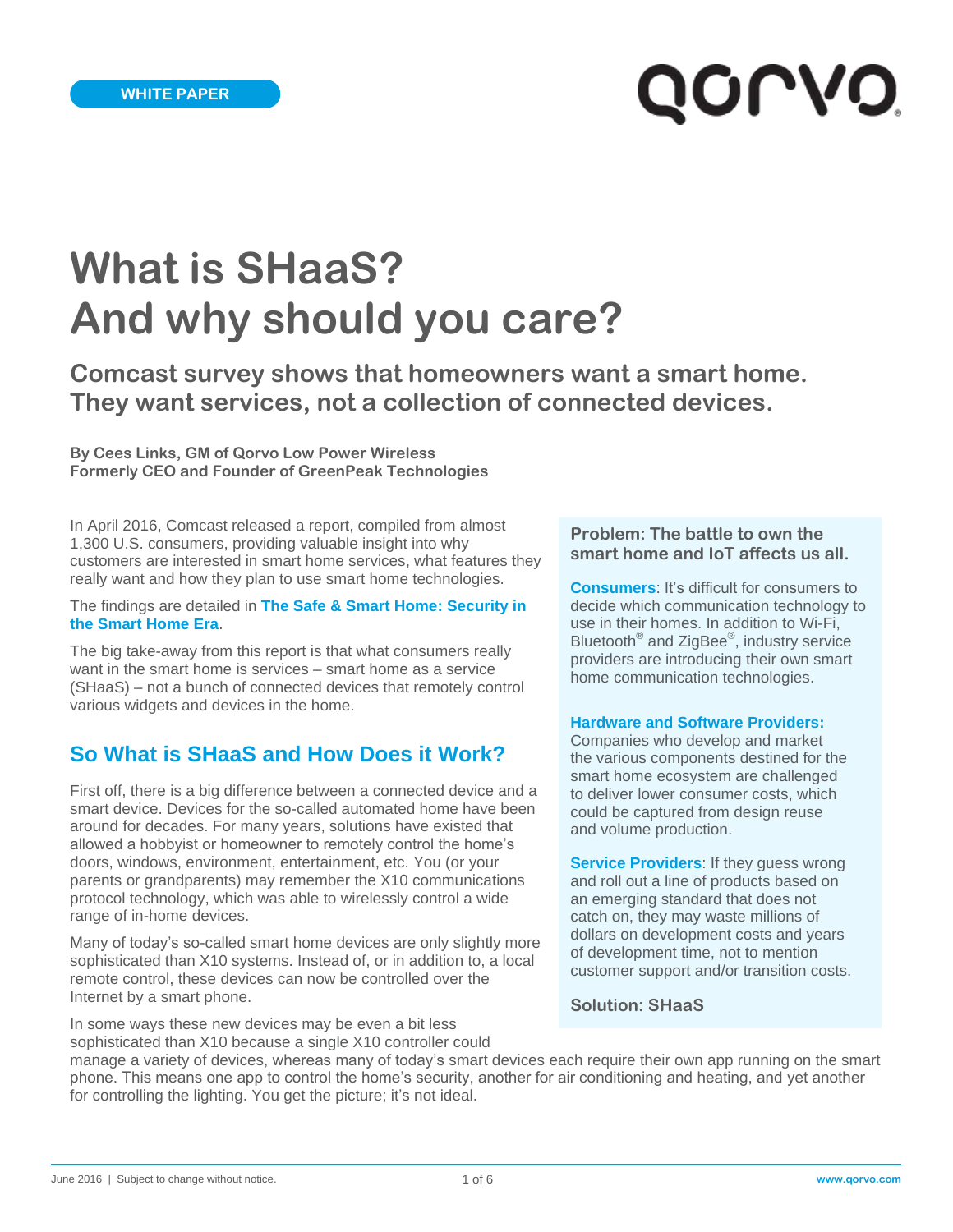

To convert a basic connected device to a smart device requires three additional capabilities. One – it must connect to and communicate with other smart or connected devices in the home. The security system needs to exchange data and commands with the home's environmental controls (i.e. heating and air conditioning), leak detection, lighting, entertainment, lifestyle, etc.

Two – it needs to be intelligent. More than being programmed to perform certain functions at certain times, a smart home solution needs to recognize what is going on in a home and learn what is normal. And when something unexpected happens, take action and/or send an alert to the residents, proper authorities, caregivers or family members.

#### **SHaaS Smart Device Must-Haves**

- 1. Communicate with others
- 2. Intelligent
- 3. Manageable by a common user interface



Three – all these functions need to be managed from a single application on a smart phone or any other web connected device such as a tablet. Currently, most connected devices and appliances offer their own app to manage and control operations. However, end users will not want to shuffle through a screen full of various apps in order to find out what is happening in their homes.

Many of us have cluttered our smart phone screens with pages and pages of apps. It will be painful to add, configure and manage a handful of additional apps that do not share a common user interface or even common commands and logic.

#### **Unified and Less Expensive**

Unified SHaaS solutions can be more affordable than a bunch of connected devices. A SHaaS ecosystem can eliminate the overall number of sensors required, reducing redundancy and maintenance. A single sensor could be used for a variety of applications. For instance, a motion sensor could be used in a security system, for controlling lighting, for managing the home environment, for controlling entertainment options, for family lifestyle, and maybe even for feeding the family pet.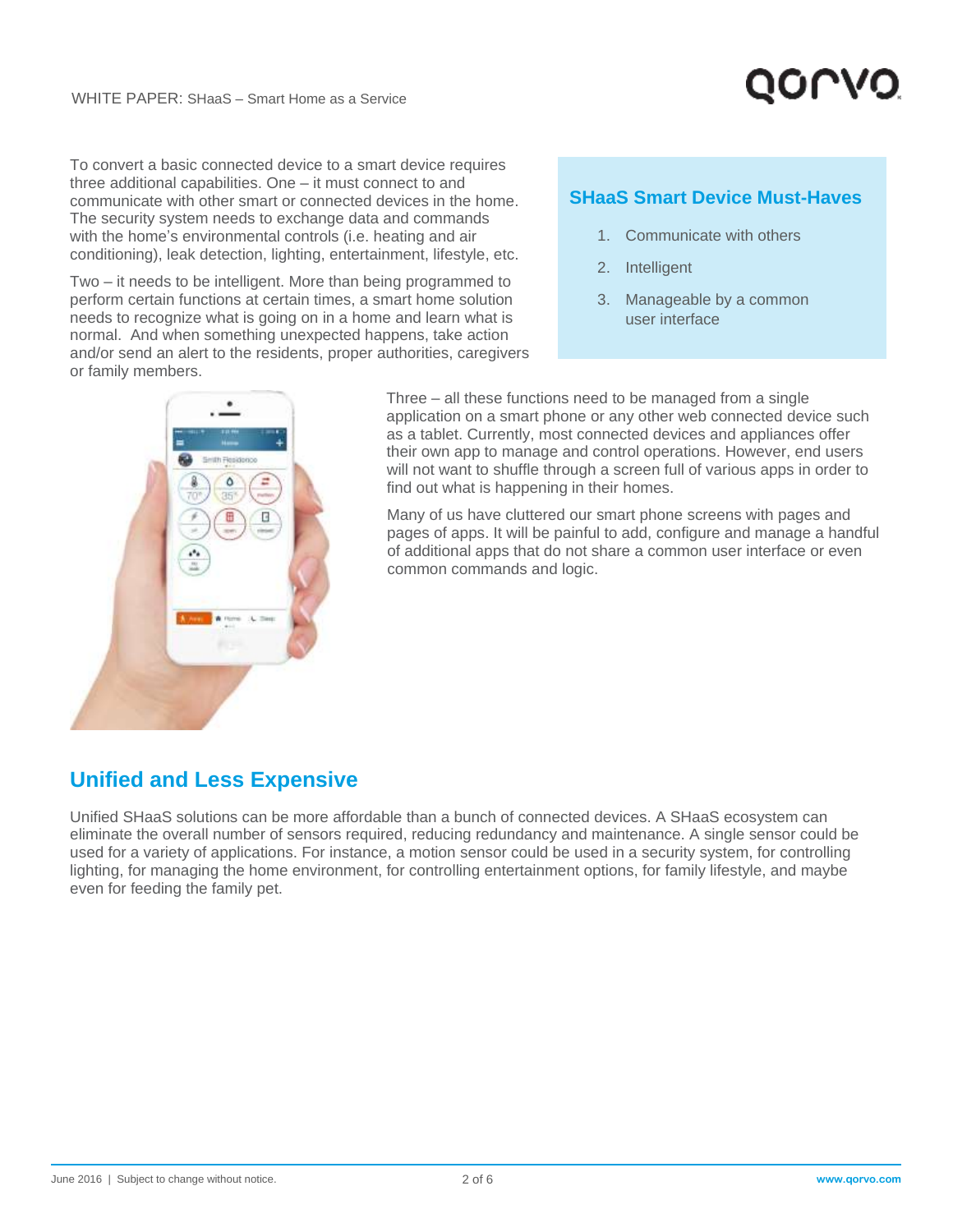

#### **So What is the Solution? SHaaS.**

Instead of a consumer having to decide which hardware and software options to implement in their home, they can simply leave it up to the providers of home services. This includes the various operators who already provide Internet access and entertainment to consumers and businesses worldwide. These operators already have relationships with homeowners – their routers, modems and set-top boxes are already in the home, and the customers are already accustomed to paying a monthly bill for these services.

The market for providing SHaaS is not limited to just the service providers and operators. Numerous retail organizations like Walmart, Home Depot, Costco, etc. who already provide a certain amount of home services, could easily enter this market sector. Additionally, large security firms and integrators could market the entire suite of services to sell them as a unified package.

Insurance companies see the benefits of smart home applications, because early warnings of water leaks, heating system defects, fire, etc. could help save huge amounts of money for repair, renovation and replacement.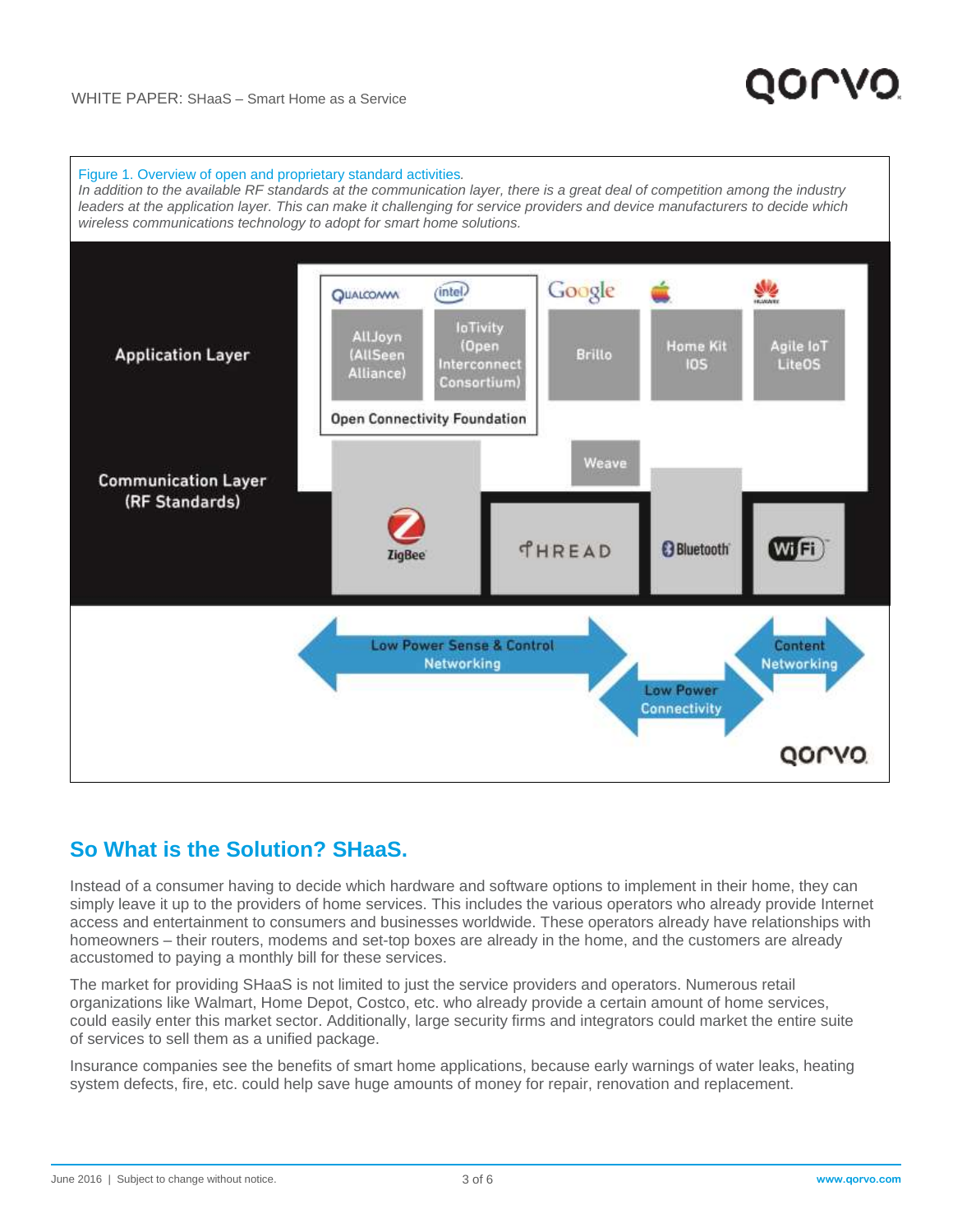By opting for SHaaS, consumers avoid the major challenges outlined above. They don't need to be technology geniuses. By having one organization responsible for installation, set up and management, it makes it much faster to get the service up and running. In addition, if homeowners want to add additional services like family lifestyle or leak detection, they just need to contact their service provider. A service provider can ensure that all the controls and user interfaces are unified. All the SHaaS options can live within a single dashboard, with common commands and look & feel. Finally, by providing an entire range of services, consumers do not need to know or even care about the underlying wireless connectivity technology.

By providing an ecosystem of smart home services to millions of customers, service providers don't have to worry about which connectivity technology wins the marketing war.

Finally, consumers want services. Numerous studies have indicated that aside from a few early innovators and hobbyists, most people want the benefits of a smart home without the challenge of actually investigating, purchasing, installing and maintaining a system of disparate connected devices. They want a system that simply works. You turn it on, you look at your smart phone's customized smart home management app, and you can control and manage all aspects of the home. All from one app – one dashboard, not a collection of apps scattered across your smart phone.

#### **How Does a SHaaS Application Actually Work?**

#### One very sophisticated SHaaS application is **family lifestyle**

**monitoring**. GreenPeak (now part of Qorvo® ) recently announced the Family@Home system that enables residents and parents to monitor what is happening in the house. However, it does a lot more. It is a smart system that can learn what is normal for households and can take action if something unexpected occurs, like the kids skipping school and coming home to have a party when the parents are not around.

SHaaS is like having **a butler in your house**, who can assist the family by turning off lights and the heating when nobody is in a room or locking forgotten back doors. It is a collection of services that analyzes input from the smart home sensors, learns how the family lives and how the home is used, and can make intelligent decisions to make homes more comfortable, safe and energy efficient.

#### Figure 2. How Family@Home works.

*The family lifestyle system uses sensors, connected devices, cloud intelligence and social media to combine a variety of important services into a simple-to-use app that enables service providers to make their customers' lives easier and more secure.* 

## How Family@Home Works

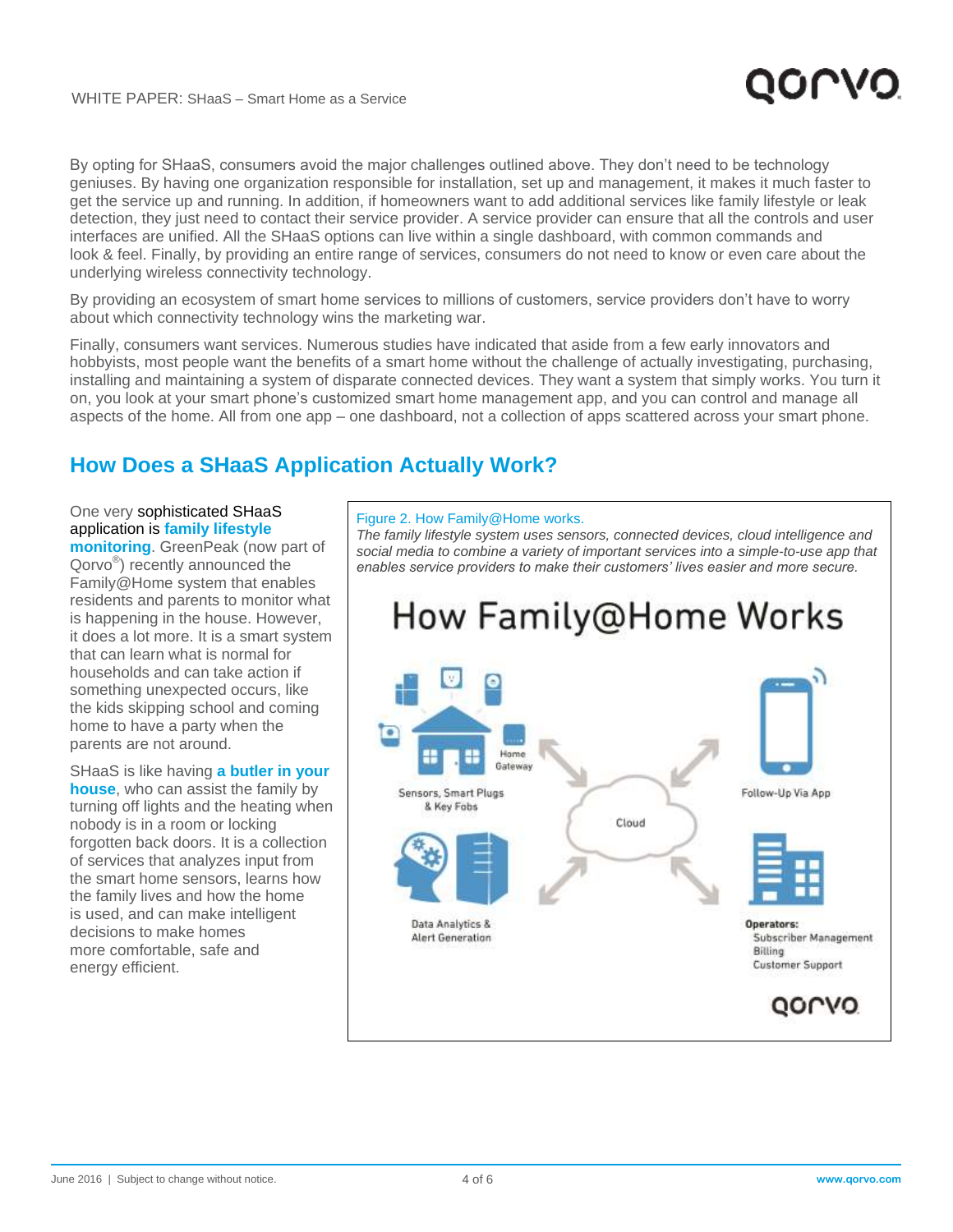### **Four Components in SHaaS**

There are four basic components in a SHaaS application like Qorvo's Family@Home.

First is a **network of sensors** in the home. This can be as few as four, depending on the size of the house – mounted in bedroom and bathroom doorways, as well as in kitchens and near the front doors. Comprised of either position or motion sensors, they can be used to provide a general indication of when and where movement usually occurs in the home. Additional motion and position sensors can provide additional data (i.e. position sensors on doors and windows can indicate whether the house is secure or First is a **network of sensors** in the home. This can be as few as four, depending on the size of the house – mounted in bedroom and bathroom doorways, as well as in kitchens and near the front doors. Comprised of either p appliances can provide early warning of plumbing issues. In addition, individuals in the home can use key fobs to register entering or leaving the house and provide their exact location and movements. Similar fobs can even be used on the family's pets to keep track of their movements. Wearables with embedded sensors can be used to provide important information for monitoring health and safety issues.

The information derived from these sensors is then **wirelessly collected by a local hub (gateway, set-top box, etc.) and securely transmitted** to an intelligent cloud service that collects and analyzes the data and then is able to generate alerts to family members, caregivers The information derived from these sensors is then<br> **Wirelessly collected by a local hub (gateway, set-top**<br> **Eigure 3. The smart IoT.**<br> **22. box, etc.) and securely transmitted** to an intelligent<br>
cloud service that colle sensors linked to the analytics, it only takes a week or two for the algorithm in the cloud to accumulate enough data for the application to "learn" how the family lives and to be able to send alerts when an unexpected event happens or something drastically changes.

Another important component is a **central management app for the consumer**, which can be accessed via a smart phone or any web connected device. The important consideration is that all the various services need to be consolidated into a single user interface, into one easy-to-Another important component is a **central management app for the consumer**, which can be accessed via a smart phone or any web connected device. The importation is that all the various services need to be consolidated into home as well as the people and pets inside.





These four components make SHaaS a reality. Not only is it easy to use, simple to manage, and effective in providing the residents with safety, security and comfort, it also serves as a valuable income generator for service providers.

Qorvo is working with leading global companies to offer the initial SHaaS solution now. Device and system developers need to continue to work together to develop hardware, software and web intelligence to make this complete dream come true. This evolution is slow moving as most homeowners do not consider major upgrades to their home technology until they decide to move into a new home, or experience a life-changing event. However, SHaaS is the inevitable result. It is what homeowners want. It is what service providers and retail businesses need to be successful in this new technology sector.